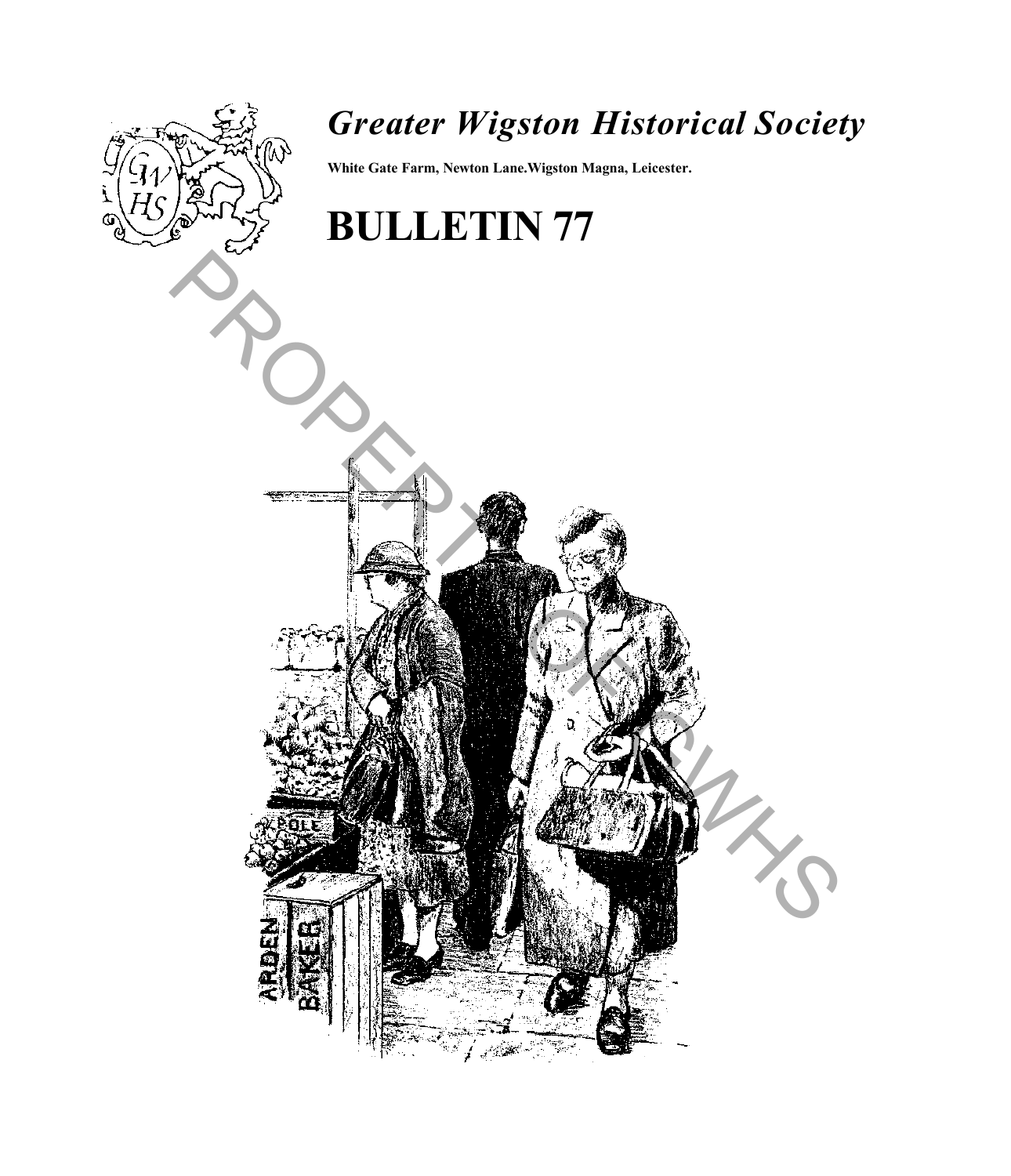#### **PROGRAMME OF MEETINGS - MARCH TO SEPTEMBER 2007**

#### **Wednesday 21st February 2007**

AGM followed by 1950760s photographs from the Bill Ward collection - Elizabeth Ward & John Gillam 7.30p.m. U.K. Church Boys' Brigade Rooms.

## **Wednesday 21st March** 2007

Gents of Leicester, electrical engineers, clockmakers & much more - Colin Reynolds 7.30p.m. U.R. Church Boys' Brigade Rooms.

**Wednesday 18th April** 2007 Stoneygate Spooks, Scandal & Society - Virginia Wright 7.30p.m. U.R. Church Boys' Brigade Rooms.

## **Wednesday 16th May** 2007

Visit to Yew Tree Grange Farm, Sheepy Magna to view Tythe Barn, dovecote etc. with supper in local pub - Mr. & Mrs. Poulson Meet 6.30p.m. Paddock Street Car Park to share transport. **Please note 7.15p.m. start** to this evening, see top of page 2. **Wednesday 21<sup>th</sup> Marti 2007**<br> **Wednesday 21<sup>th</sup> Marti 2007**<br> **Critical engineers**, clockmakers & much more - Colin Reynolds<br>
7.30p or U.R. Church Boys' Brigade Rooms.<br> **Wednesday 18<sup>th</sup> April 2007**<br>
Stoneygans Sponds, Sc

## **Wednesday 20<sup>th</sup> June 2007**

Guided walk around Broughton Astley with coffee/tea & homemade cakes in the church - Dr. C. Thomas Meet 6.45p.m. Paddock Street Car Park to share transport. **Please note 7.15p.m. start** for this evening, see top of page 2.

## **Wednesday** 15th **August** 2007

Some Famous Leicestershire Ladies - David Bell 7.30p.m. U.R. Church Boys' Brigade Rooms.

## **Wednesday 19th September** 2007

William Morris & the Arts & Crafts Movement - Rowan Roenisch 7.30p.m. U.R. Church Boys' Brigade Rooms.

The Bulletin is published three times a year on 1st February, June and October. Articles etc. (which are always welcome) should be submitted to the editor three clear weeks before the publication date please.

\* \* \* \* \* \* \* \* \* \* \* \* \* \* \* \* \* \* \* \* \* \* \* \* \* \* \* \* \* \* \* \* \* \* \* \* \* \* \* \* \* \* \* \* \*

Editor: Tricia Berry, 7 Wensleydale Road, Wigston. Leics. LEI 8 3RX.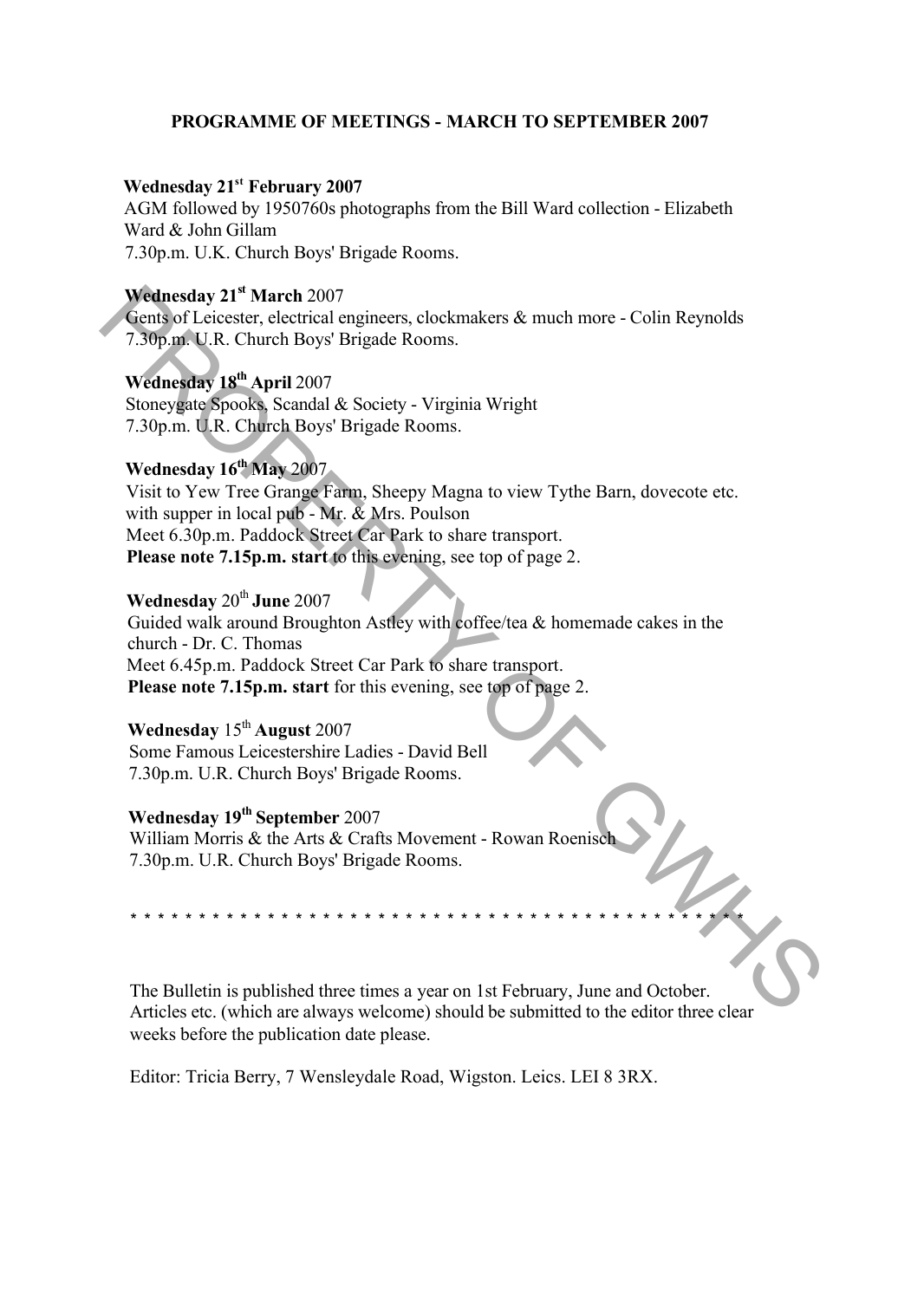#### **NOTE REGARDING SUMMER TRIPS**

Members will need to register and pay a charge for the May and June evenings. A list will be compiled and money collected for these at the March and April meetings.

#### **FRONT COVER**

The front cover this time features Jim Colver's drawing of bygone shopping. It is a scene at the greengrocers, probably in the 1930s judging by the clothes worn. It reminds us of a time when housewives needed to shop several times a week, restricted by the quantity they could carry home and the length of time items would remain fresh. For convenience most people now buy everything from the supermarket, but here in Wigston we are lucky in having Cox's shop which still trades as it always has done.

\* \* \* \* \* \* \* \* \* \* \* \* \* \* \* \* \* \* \* \* \* \* \* \* \* \* \* \* \* \* \* \* \* \* \* \* \* \* \* \* \* \* \* \* \*

#### **OCTOBER MEETING**

For this month the society welcomed Barbara Hewitt, from the National Trust local group, who gave a most interesting talk on the 200 parks and gardens in the Trust's collection. These are specially protected and cannot be taken for war without the permission of Parliament. They are the most heavily implanted in the world, extend to 36,000 acres in total, and are maintained by a team of 450 skilled gardeners and many volunteers. 370,000 plants are propagated annually and the running costs are Ä10,000,000 a year. The first cover this time features Jim Colver's drawing of bygone shopping. It is a<br>seeme afthe greengrocers, probably in the 1930s judging by the clothes worn. It<br>complises use in time when bousewives needed to shop seve

Barbara selected various examples to represent the different styles and periods, illustrating these with slides, some 'before and after' showing the transformation to their former glory of gardens that had come to the Trust in a neglected, sometimes derelict state.

These included the knot garden of Little Morton Hall, Cheshire which came to the Trust in 1938. Knot garden meaning a severe geometric design without any flowers. Westbury Court, Gloucs, which has a Dutch water garden originally laid out in 1696/1705. It was the first restoration the Trust undertook, in 1971, and is planted with species dating from before 1700. Later the water table was found to be rising and extensive drainage had to be incorporated.

The Stowe Landscape Gardens in Bucks, are an 18<sup>th</sup> century place of space and tranquility with more than 40 monuments and temples. Biddulph Grange Garden, Staffs, designed in the mid-19<sup>th</sup> century, is set in a series of connected compartments, themed as Chinese garden, Egyptian Court and formal Italian garden, all densely planted. Hidcote Manor Garden, Gloucs, designed in the Arts and Crafts style and arranged in a series of outdoor 'rooms' which are separated by walls and hedges. It is famous for its rare shrubs and unusual plant species from all over the world.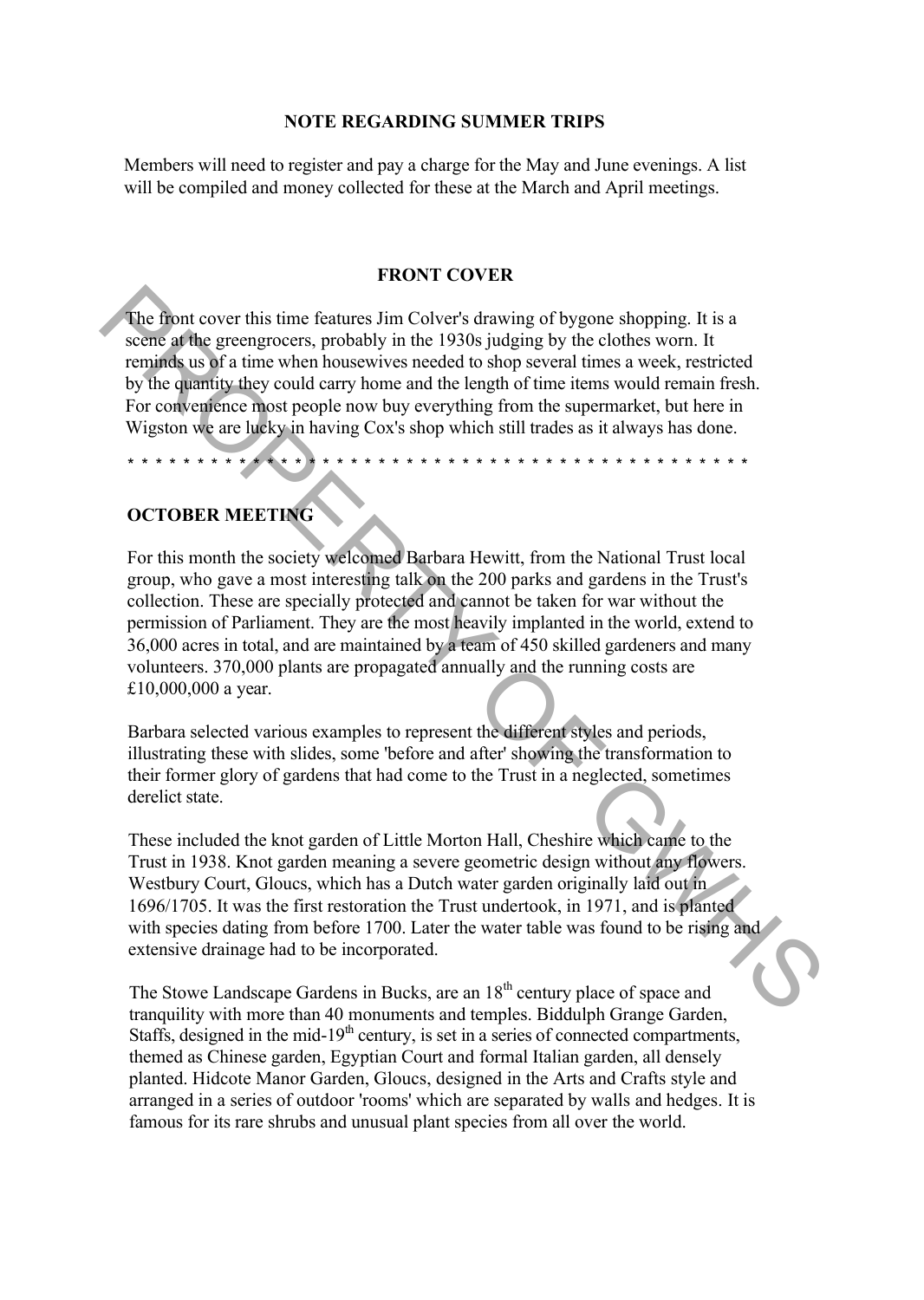Our local Calke Abbey ceded to the Trust in 1984 and containing the unusual gardeners' tunnel. Sissinghurst Castle Garden, Kent which was created by Vita Sackville-West, a member of the Trust Council in 1948, and her husband. The huge 98 acre garden (65 acres of mowing!) at Anglesey Abbey, Cambs, which includes a winter garden and working water mill, with flour available for purchase. And lastly Lyme Park Cheshire, a Victorian garden with impressive flower beds and sunken parterre surrounded by a medieval deer park. Lyme became Pemberley for the BBC adaptation of Jane Austin's *Pride and Prejudice* and contains the lake from which Darcy memorably emerged to that embarrassing encounter with Elizabeth Bennett.

There were plenty of ideas here for trips when the better weather arrives. After some questions and discussion, the Chairman, Edna Taylor thanked Barbara for a really most enjoyable evening.

## **NOVEMBER MEETING**

David Baldwin came to our November meeting to tell us about that very notable man with local connections, Thomas Wolsey. Wolsey was born in 1471, in fairly modest circumstances, the son of an Ipswich butcher and innkeeper. Nothing is known of his early life, but he must have had influential support because he was accepted to train for the priesthood at Oxford. It was while there he met the Marquis of Dorset who became his patron and recommended him to the Dean and Archbishop of Canterbury. His first job was as secretary to the Governor of Calais. In 1507 he became Henry VIFs chaplain and confidential servant. In 1509 when the king died, Wolsey was on hand to help, befriend and guide the young Henry VIII. mentorably emerged to that embarrassing encounter with Elizabeth Bennett.<br>
There were plenty of ideas here for trips when the better weather arrives. After some<br>
questions and discussion, the Chairman, Edna Taylor thanked

By 1514 he had been appointed Archbishop of York and the following year Lord Chancellor. His power and influence was immense, because as England's only Cardinal he controlled the church and as Lord Chancellor he controlled the state. He re-invigorated the legal system and created the present system of income tax. He drew large incomes from many Bishoprics such as St. Albans, Winchester and Durham, and was to create 13 dioceses, one of which was Leicester whose cathedral was to be St. Mary in the Newarke. This wealth enabled him to build the fine Hampton Court for himself.

He liked foreign policy and sought to exploit the rivalry between France and Spain, but when France was defeated by England and Spain, Charles of Spain made peace , with the French leaving England isolated.

By the 1520s the monasteries were in trouble, being too wealthy and with too few monks, but he failed to do anything about it, which later, gave Henry VIII the idea of abolishing them and acquiring their property. When the Pope died in 1521 he even entertained hopes of election to the Holy See but failed to gain sufficient votes.

His downfall had several causes. He upset the aristocracy who were offended by his arrogant ways and lavish lifestyle. The clergy and monks saw him as a dangerous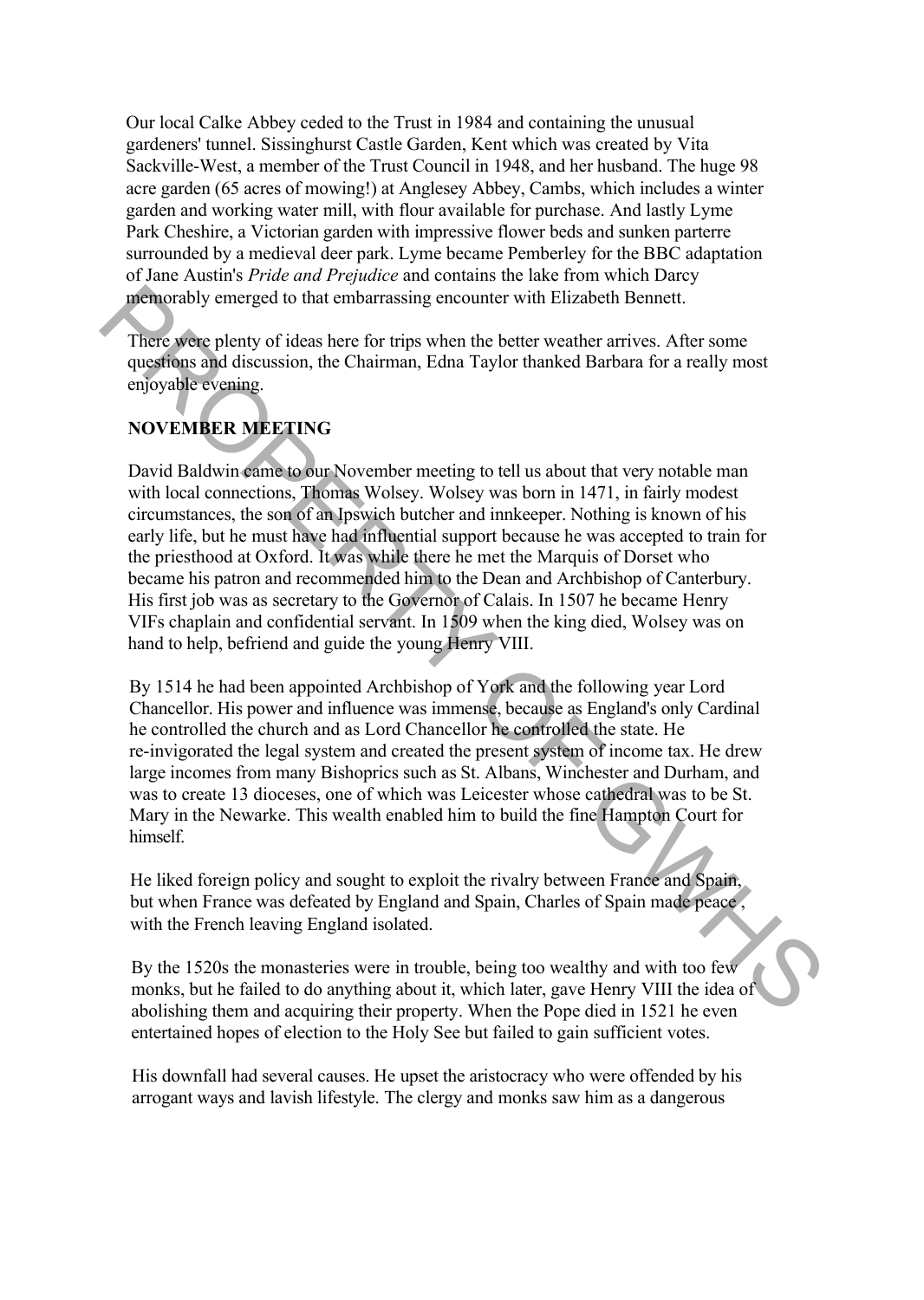reformer. His foreign policy came at a huge cost and little benefit. But mainly it was his failure to persuade the Pope that Henry's marriage was illegal and to authorise a divorce from Catherine of Aragon. Ann Boleyn became very bitter with her unsatisfactory situation and in 1528 it was largely through her influence that Wolsey was forced to surrender the Great Seal and cede his possessions to Henry. On 22/11/1530 he was arrested in York for treason. It was while he was travelling south to stand trial, that he became ill with, it is believed, a bowel infection. He died while staying overnight at Leicester Abbey and is buried somewhere in the grounds.

Thomas did not marry but had at least one illegitimate son, Thomas Winter, who rose in the church.

Colin Towell stood in for the chairman who was absent celebrating a milestone birthday. He thanked Mr.Baldwin very much for sharing his fascinating and detailed research on this remarkable man. Colin also announced that Edna Taylor wished to step down as Chairman and that thought should be given as to who might fill this vacancy.

## **DECEMBER MEETING**

This month it was time to celebrate Christmas with a social evening.

Edna Taylor put on a tantalizing picture quiz for us to tackle on arrival. We then sat in groups for one of Stella Tweed's excellent Leicestershire quizzes. The latter was won by Bob WignalFs group by just half a mark. Well done to them.

It was then time to sample the buffet meal from Annie's Patisserie which was as usual very good. The evening was rounded off with a raffle before we all departed about 10.00p.m.

#### **JANUARY MEETING**

For this month the society welcomed Mike Beech, Foxton Locks Trust Director and Museum Curator, who gave us a talk on the this unique site's past, present and future. He explained that the canal network was mostly constructed in the 1790s, in order to speed up the delivery of raw materials and finished products for industry. The desire of Leicestershire Coal Mine owners to move their coal to London was the motivation for building our local Grand Junction Canal. The church state of the transfer of the third multiple in the charge of the church of the state of the theoretic behindary in the state of the function of the state of the function of the state of the state of the state o

Fifty ton cargoes could be moved by a pair of canal boats both pulled by a single horse. A steady progress could be maintained throughout the year, so long as the horse was cared for and any ice promptly dealt with, unlike the roads which often became impassable during winter.

A boatman would typically own his own horse but the boat would belong to a company. He was paid when the goods were delivered but given an allowance for food in advance. Often whole families of as many as two adults and up to seven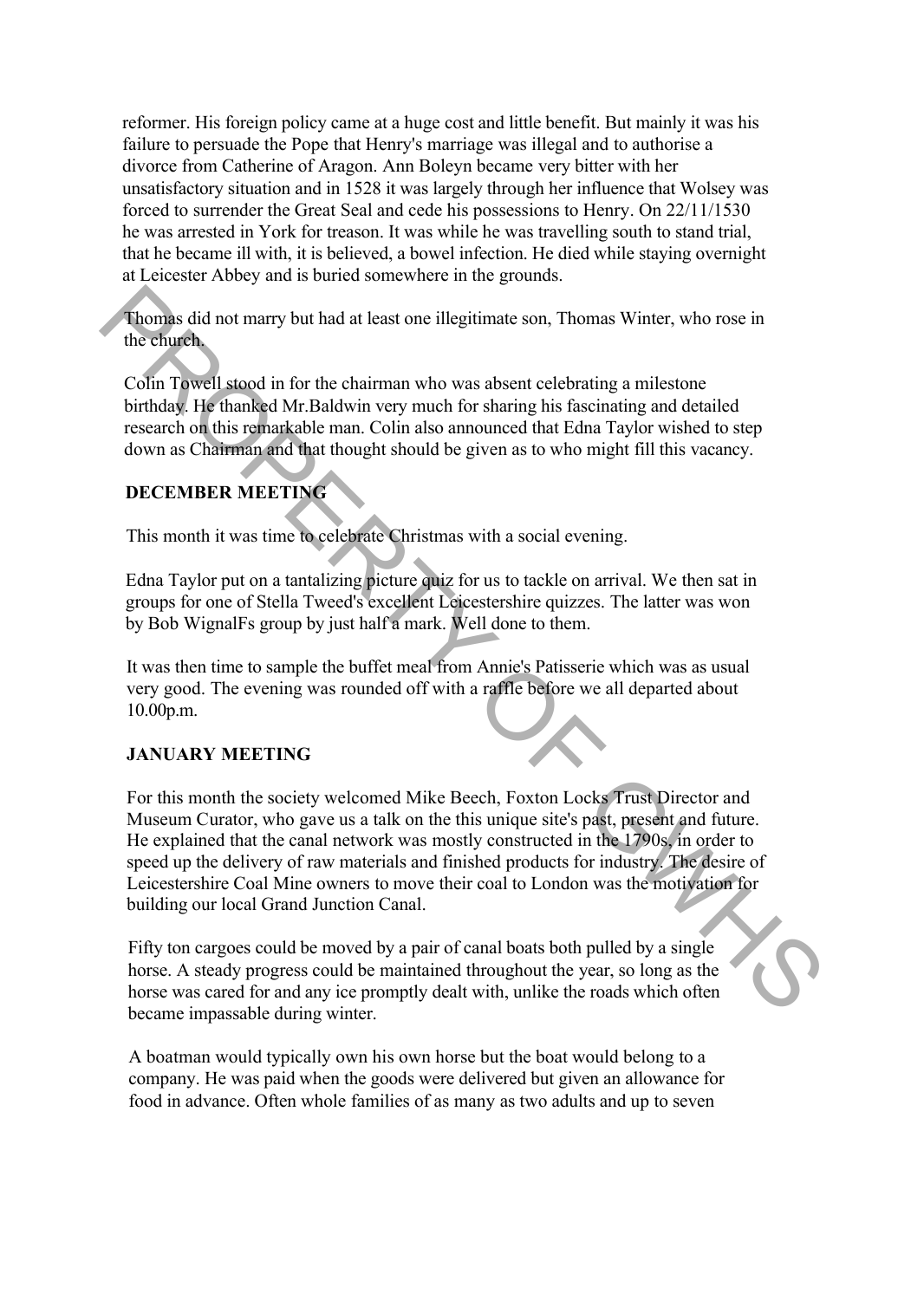children lived aboard, crammed within a cabin 10ft x 6ft with just room to stand up.

Foxton Locks being just 7ft wide, could only take one boat at a time. It took three quarters of an hour to pass through and serious bottlenecks often occurred. It was decided to construct an inclined plane whereby two boats at a time would be floated into a giant tank of water and hauled up the hill by wire ropes. The whole powered by a steam engine and counterbalanced by another water tank travelling in the opposite direction. The designer was Gordon Thomas and the canal engineer and surveyor was Thomas Holt. These men were pioneers as there was no other inclined plane anywhere in the world, though France built one later based on the Foxton design.

It opened on 10/6/1900 with much celebration and after some early problems worked very well, but was to have a short life. The railways were expanding and taking over much of the work and although the postage boats could actually beat the trains the inclined plane was uneconomic to operate at night for just two boats. Decline was rapid and it was mothballed in 1909, not demolished.

In 1980 the Foxton Incline Plane Trust was formed with the aim of restoring the site. A staggering Ä11,000,000 will be needed to complete the whole project. So far  $£2,800,000$  is being spent, about two thirds of which is a Lottery Grant. The engine house has been restored and now houses the museum. The very overgrown site is being cleared and various businesses relocated. Together with other partners a new access road and car park have been constructed and the original pub enlarged and updated.

After some questions and discussion the Chairman, Edna Taylor, thanked Mr. Beech for a very interesting talk.



Post Card View showing the Inclined Plane with tanks for transporting the boats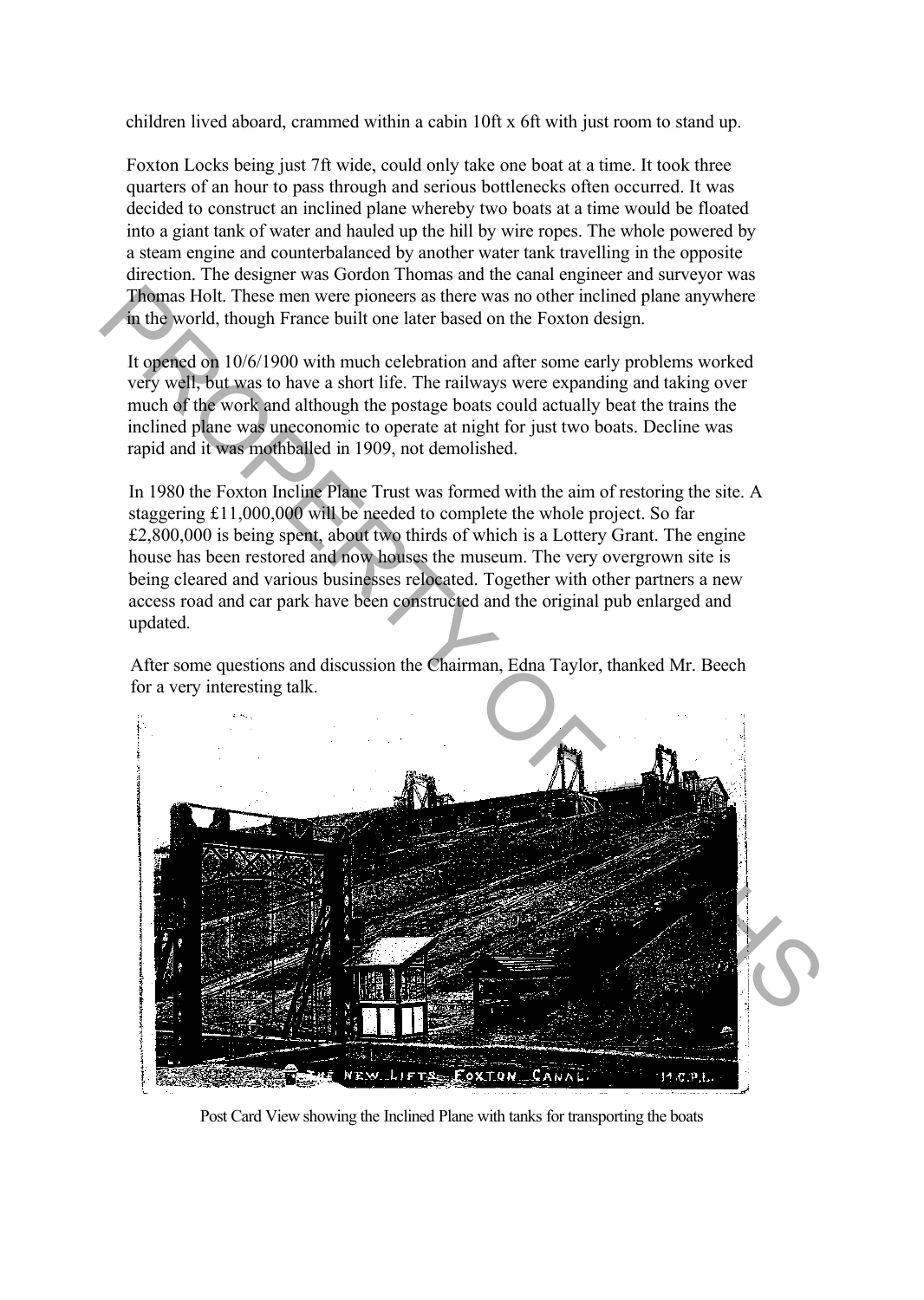#### **BLUE PLAQUE SCHEME**

Back in September., too late for inclusion in Bulletin 76, came news that this joint venture between our Society and the Civic Society has been successful in securing a Lottery Grant of just short of  $£500000$ . It is to be used for attaching Blue Plaques to certain buildings to commemorate their association with notable people from Wigston's past. Also to produce a booklet giving more information on the subjects and a map showing the location of the properties.

The money must be used within a year so fourteen candidates have been selected and researched and it is hoped the plaques will be put in place during the summer.

## **MR LEICESTER'S PAGE** IN **LEICESTER MERCURY**

'Mr. Leicester' receives copies of our bulletins and pieces from them occasionally appear on his page, issue 76 resulted in several. From Thomas Burgess's diary for 1855 came the comment about so much "contention and opposition" between members of the Vestry Committee, which has a familiar ring with parallels to today's council meetings. Again from the diary the sad account of the sudden death of a baby girl, daughter of William Franklin. The Coroner's Verdict recording that she "died by the Visitation of God". This last item was seem by a local man who recognised the story as relating to his own family. He telephoned and then called round for a copy of the bulletin. The impact of the based within a year so fourteen candidates have been selected and<br>
researched and it is hoped the plaques will be put in place during the summer.<br> **MR EICESTER'S PAGE IN LEICESTER MERCURY**<br>
MR **EICESTER** 

Another item on icecream and Italian manufacturers in particular resulted in several follow up pieces by readers who could add to the story.

#### **OLD PARISH DIARY**

Here is the final instalment of Thomas Burgess's diary:

\* \* \* \* \* \* \* \* \* \* \* \* \* \* \* \* \* \* \* \* \* \* \* \* \* \* \* \* \* \* \* \* \* \* \* \* \* \* \* \* \* \* \* \* \*

1857

On Saturday the  $14<sup>th</sup>$  inst. [October] John Gregory Esq. held an inquest at the [publicjhouse of Mr. J. G. ? King Wfilliam] IV touching the death of Henry Brewin aged 14 yrs, son of Mr. James Brewin, Bell St. The jury having gone from the above named house to view the body, on their return the following evidence was given. Mr. Brewin was on ? morning setting up a knitting frame in the bottom [work] shop,  $\&$ sent this youth up into the top shop to fetch a bit of wood which he wanted to level the frame. Just as the lad got at the top of the ladder and while he was putting the key into the lock, another boy asked him what he was going for, he replied he was going for a bit of wood and at the same time turned towards the boy, and it is thought he supposed he had put the key into the door, but had not, and was going to open it at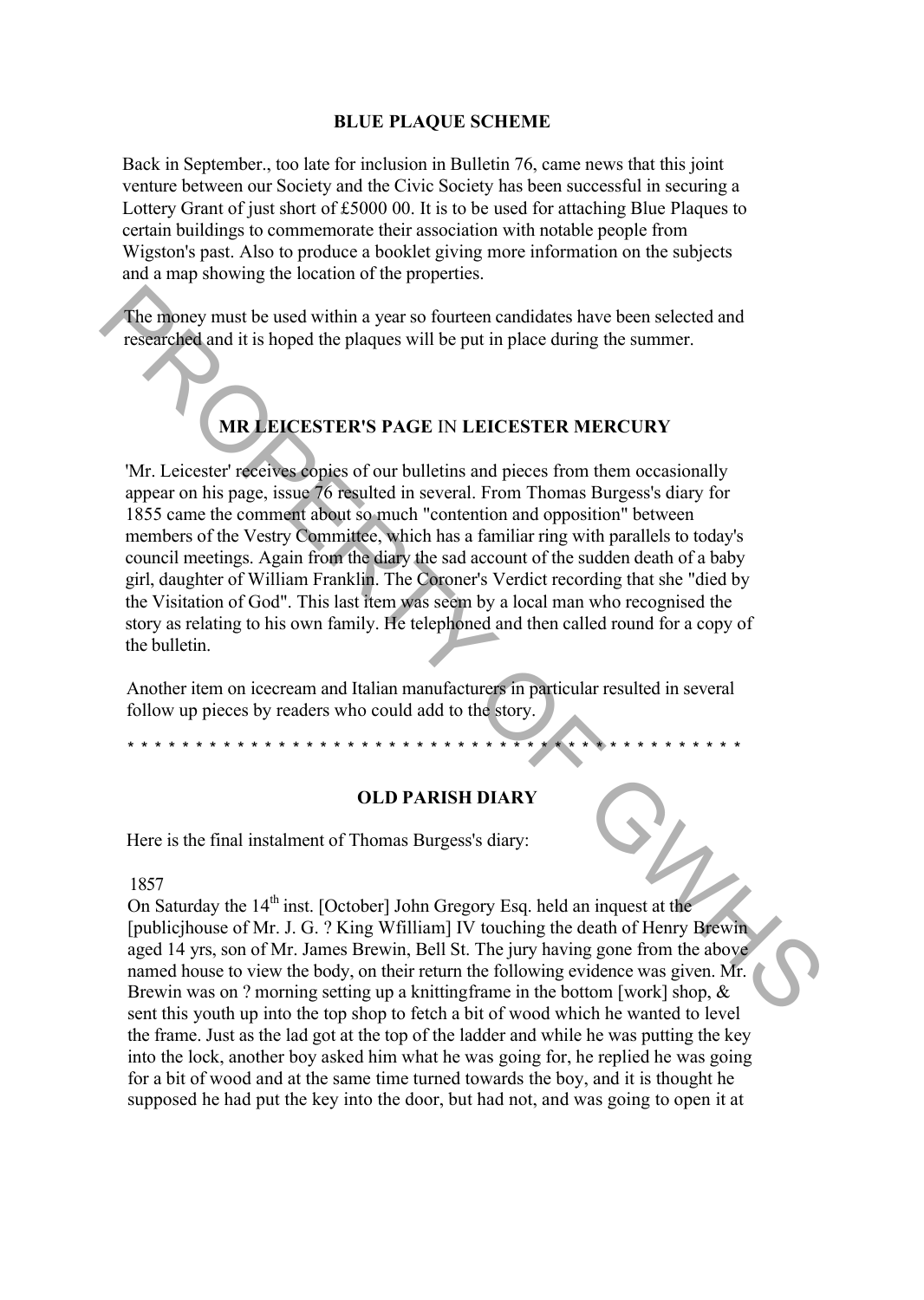the same time turned towards the boy and immediately fell head foremost off the landing to the ground, the height was not more than about 10 feet, but he did not survive more than 40 minutes. Mr. J. Hulme later gave it as his opinion that he died from concussion of the brain. The landing had no rail or fence round it and the jury returned a verdict of accidental death and the coroner ordered the landing to be properly guarded.

On the following Tuesday at the same house the coroner held another inquest on the body of a child 18 mths old of Mr. Hollands of Shackerdale Lodge in the same Lordship. Mrs. Hollands was going to wash her children on Saturday night & had poured a quantity of boiling water into a pancheon which stood on the floor and went to fetch some cold water to put into it. While she was gone this child which was sitting in a chair close to it, fell out of the chair into the pancheon, and was so scolded that it died on Monday.

#### 1858

Joseph Heard died Jany  $23<sup>rd</sup>$  aged 84 years.

Mr. T. E. Blunt died Jany 27<sup>th</sup> aged 51 years. [Mr. Blunt was one of the local doctors. He lived at The Cedars in Moat Street and Blunts Lane was named after him. Villagers would walk down this lane to access his surgery held at the rear of the house].

Wigston Magna: the inhabitants of the village had long felt the inconvenience arising from the necessity of being obliged to go to Leicester to obtain a Post Office order, or when they had received one of having to go there to get it cashed, and this was more especially the case among the poor, whose husbands have frequently to go to a distance from home to obtain employment, owing to the depressed state of those branches of the hosiery business that is made at Wigston, and when they have obtained work, and got a few shilling to send to their families, the poor wife had to leave her family and travel to Lester [sic] to get the order paid and sometimes through not being known to the post office officials had some difficulty even when there, to furnish the required information. In future this difficulty will be obviated, as the postmaster of the village Mr. S. D. Pochin [Samuel Davenport Pochin was a son of William wha had been, among his other occupations, also postmaster, and whose tomb is in the front of the U.R. Church] is now furnished with the means, and invested with the power to give these orders, and to pay them which are presented to him. This desirable object was accomplished by John Newby, schoolmaster, who drew up a memorial, and when he had gotten it signed by a number of the inhabitants sent it to the Postmaster General, on the  $5<sup>th</sup>$  May last, between that time and the present, all the enquiries with the giving of bond etc. which are usual on such occasions being satisfactory, our postmaster has now entered on his new duty. booth can bit is miths old of  $\alpha$ . Hollands of Shackerdale I odeg in the same<br>poot can child is miths old of Mr. Hollands was going to wash her children on Sanurday night & had<br>pourced equantity of boiling wetter time is

S.D. Pochin married July  $12^{th}$  1858. [He had a busy year!]

August  $5<sup>th</sup>$  Mr. J. A. Pochin finished his corn harvest on this day, the earliest he had ever known.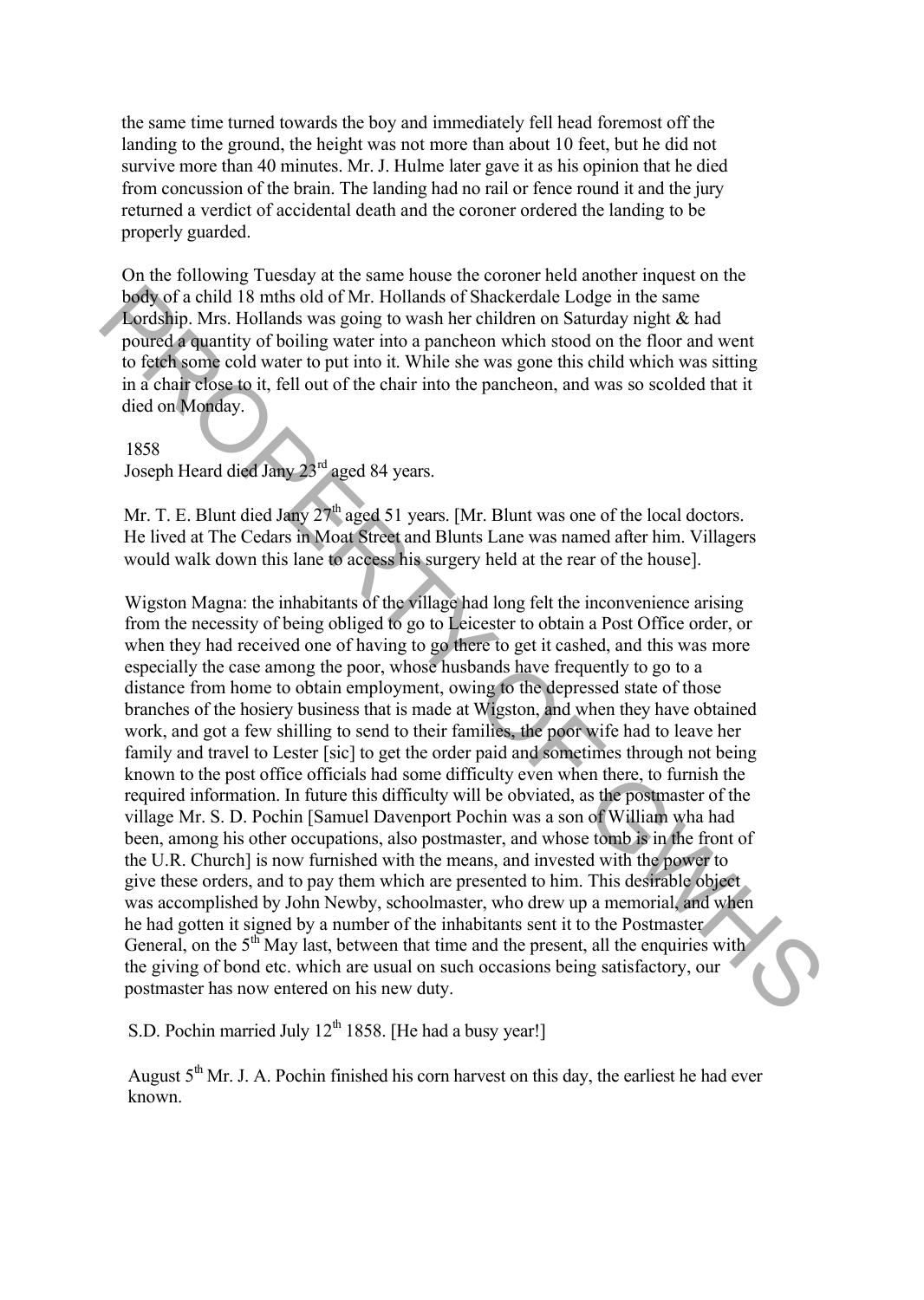1861

Mr. Wm. Hurst died on  $20<sup>th</sup>$  of February aged 72 years. His wife died 11 weeks before aged 58 years.

Wm. Coltman died Feby. 20\* aged 50 years.

Ann Johnson died Feby.  $25<sup>th</sup>$  after 40 years of suffering born with most Christiana patience aged 56 years.

Thos. Tebbutt's wife died on the  $24<sup>th</sup>$  of Feby. Aged ?

Mary Grant died March 1<sup>st</sup> aged 82. Josh. Langham

died March 1st aged 34.

Catherine the wife of Mr. Ebr. Hurst died March 3 aged 40. Leaving 8 children the youngest only one month old.

## Feby.  $18^{th}$  1861, Wigston

Distressing occurance - Mrs. Sophia Willey widow of Mr. John Willey who for a number of years carried on the business of miller and baker at Wigston [he ran a windmill which was situated on the east side of Welford Road, at Windmill Hill] and after the death of her husband, removed with her family to Leicester, having died last week, her children desirous to have her interred at Wigston, arranged with the clergyman, the Rev. T.G. Gallwey, to have the funeral obsequies performed at half-past eleven o'clock on Monday last. In order to secure the punctual attendance of Mr. Ginns the undertaker, Mr. Mallett son-in-law of the deceased, went to him on Monday morning and urged him to be on time, but Mr. Ginns was an hour behind the appointed time, which caused their arrival at Wigston to be proportionately late. The clergyman went to the church at the time fixed upon, when he had waited about an hour, and the funeral procession did not arrive, he went home leaving word with the sexton that they might leave the corpse in the church, and come again on Tuesday morning, for he would not inter it on that day. On the arrival of the funeral procession, this was told to the mourning children, but hoping that when the cause of the delay was told to the Rev. Gentleman he would alter his decision, some of the party went to his house, and elicited an interview, but he would not be seen by them, and sent word out that he would not perform the service then, and they might leave the corpse until next day. After the sorrowing children had been in this distressing situation nearly two hours, the son-in-law Mr. Mallett, proceeded in the mourning coach to Oadby to solicit the Rev. Oakley to come and perform the ceremony. As soon as the circumstances were made known to him, he with the greatest promptitude and kindness complied with their request; when he had performed the service, he openly expressed his astonishment at the conduct of the Rev. T.G. Gallwey, and in no measured terms his disapprobation of such unchristian conduct. During the three hours this disgraceful tragedy lasted, numbers of the inhabitants were assembled in groups particle a ged 56 years.<br>
Thos. Tebbutt's wife died on the 24<sup>th</sup> of Feby. Aged?<br>
Mary Gram died March 1<sup>2</sup> aged 82. Josh, I angham<br>
died March 1<sup>2</sup> aged 34.<br>
Culturine the wife of Mar Ebr. Hurst died March 3 aged 40. Lea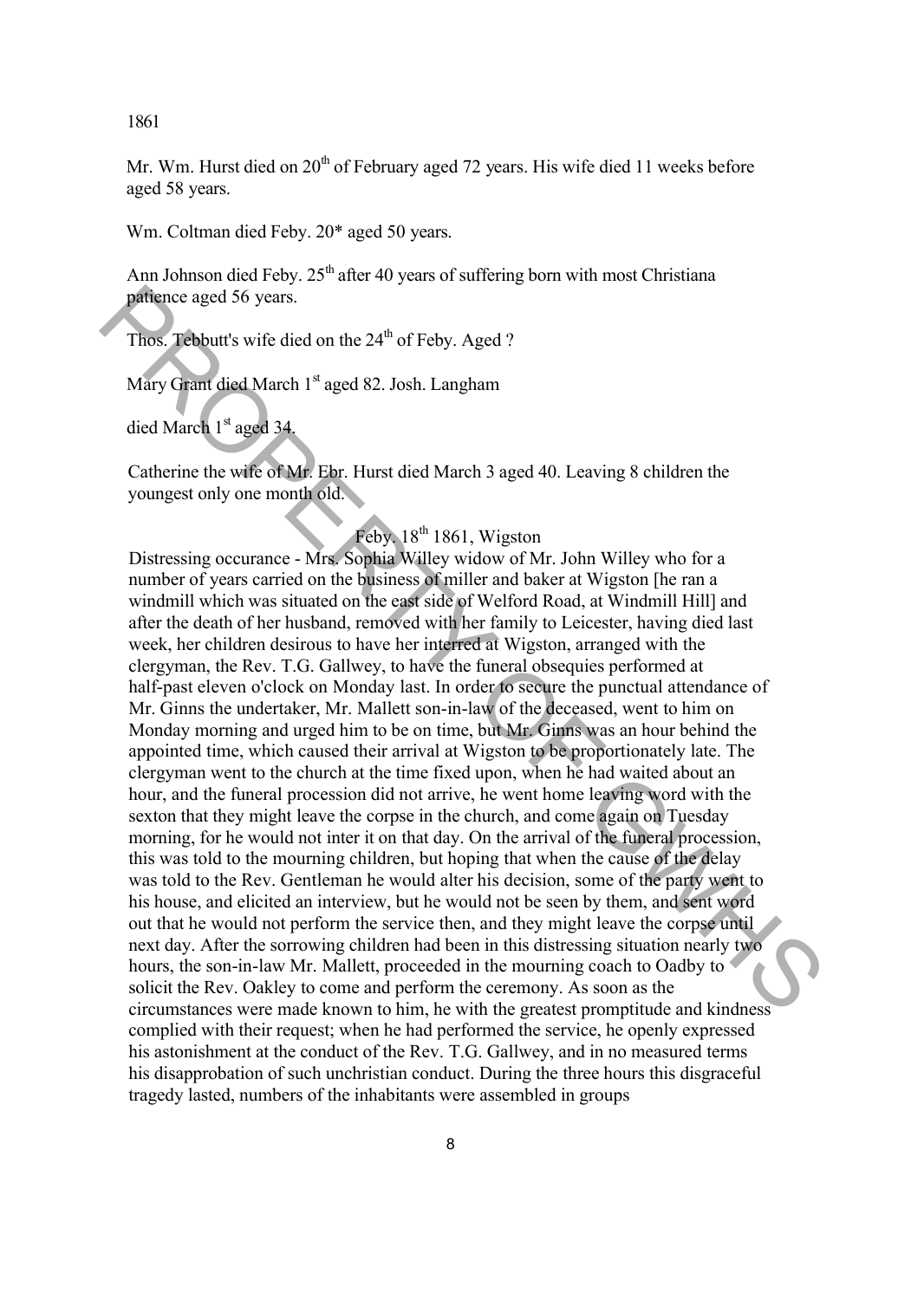reprobating the conduct of the Rev. T.G. Gallwey.

Wm. Day died March 11<sup>th</sup> aged 70 years. Mary Racket

died March 16<sup>th</sup> aged 66 years. Robt. Davenport died

March  $17<sup>th</sup>$  aged 74 years.

This brings to an end the diary entries. They are a great source of social history and serve to remind us that crime, vandalism, accidents, illness  $\&$  sudden death, extreme weather patterns and uncharitable officialdom, were and always will be a part of life. But so too, hopefully, will be kindness, consideration and generosity to fellow humans.

The diary also contains a page recording the details of pupils enrolled into the village school, and of all things, some gas meter readings. Thomas Burgess was instrumental in founding both of these which explains his interest and reason for recording this information. It is hoped to include this information in the next bulletin.

## **CROMFORD MILL AND A LOCAL CONNECTION**

\* \* \* \* \* \* \* \* \* \* \* \* \* \* \* \* \* \* \* \* \* \* \* \* \* \* \* \* \* \* \* \* \* \* \* \* \* \* \* \* \* \* \* \* \*

Last November my husband and I decided to go out for the day. We settled on Richard Arkwright's cotton spinning mill in Cromford, Derbyshire, which had been recommended to us some years ago by Dorothy Gurr (I think).

Richard Arkwright (1732-1792) was of course one of the great inventors who shaped the Industrial Revolution. His water powered frame for spinning cotton revolutionised the textile industry and created huge wealth for himself and others involved in that business. It also created a whole new industry, that of machine made lace.

Richard was born in Preston, the youngest of the eight children of Thomas Arkwright, a tailor, and his wife Ellen. He had little formal education, as can be seen from surviving correspondence, but plenty of inventive ability. At age 18 he was described as indefatigally industrious in spite of suffering from serious asthma. He trained as a barber and then worked for a Bolton wigmaker. This brings to an end the diary entries. They are a great source of social history and<br>serve to running us that erime, vandalism, accidents, illness & sudden death, extreme<br>weather partimes and uncharitable officialism, w

As a tailor's son he would have known the problems involved in buying good quality fabrics at affordable prices. Inventions such as the 'flying shuttle' (John Kay 1733) had speeded up the process of weaving and increased the demand for yarn. But the hand operated spinning wheel was still the only reliable method of twisting (to give strength to) wool, cotton or linen thread.

In March 1755 Richard married Patience Holt, daughter of a prosperous schoolmaster, who was willing to lend his son-in-law money. In December their son, also named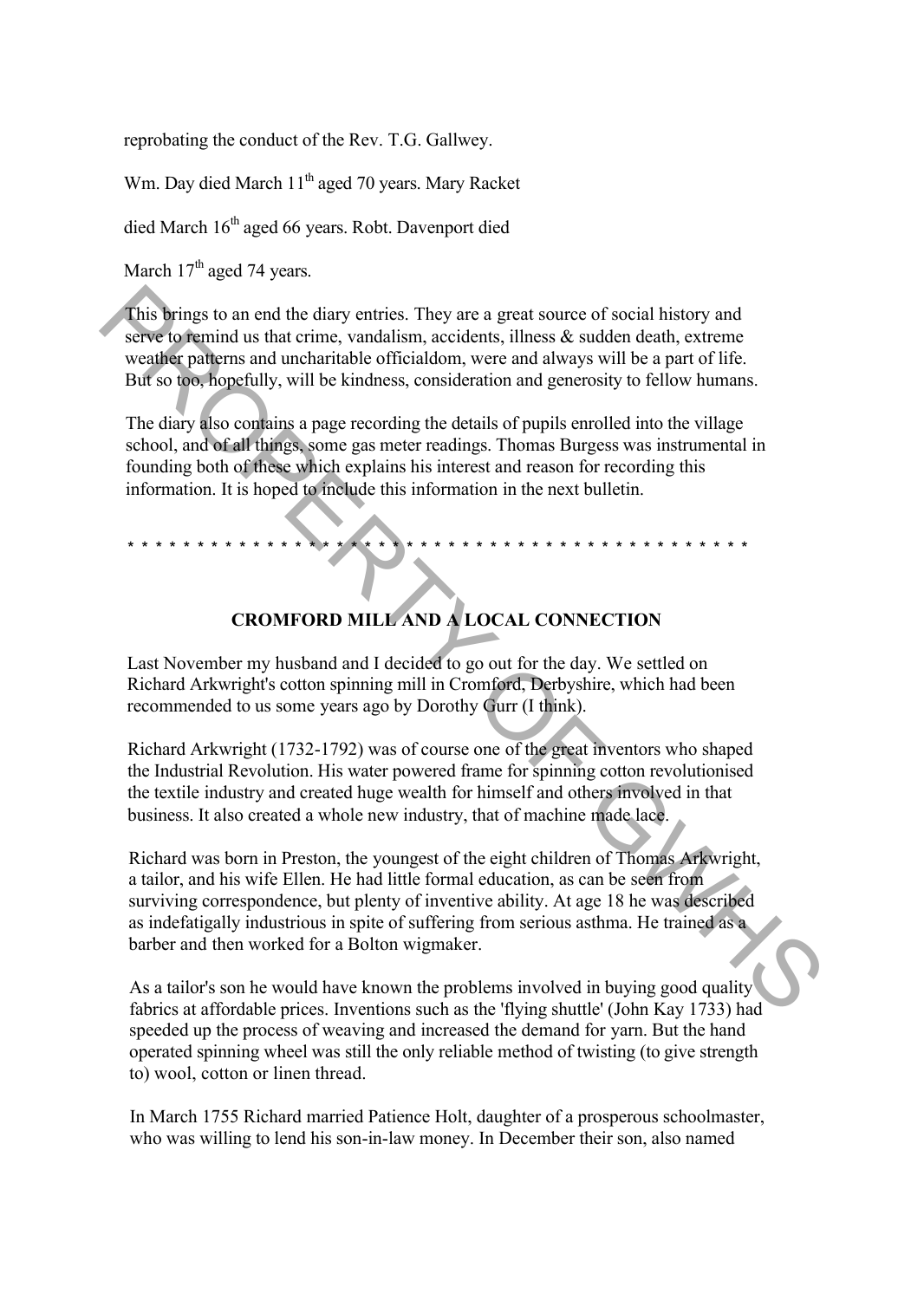Richard, was born but sadly his wife died the following year and in 1761 Richard married again to Margaret Biggins, and they had one surviving daughter, Susanna. This second marriage turned out to be unhappy and Margaret eventually left her husband, said to have resented what she saw as his time wasting activities and working models everywhere.

By 1762 Richard was a successful self employed barber/surgeon, who also offered hair dying, wig making and tooth drawing services. In addition he owned a public house. He could afford to pay others to run his businesses freeing up time for more experiments. At this time there was no cotton thread strong enough to bear the lengthwise strain on a loom (the warp). Linen and woollen warps were supplied to weavers and cotton could only be used for the weft. By 1768 a prototype of the machine that was to revolutionise the textile industry was completed.

He moved to Nottingham which was then the centre of the hosiery industry. Having won the backing of wealthy manufacturers he set up his first cotton spinning mill in the town, powered by horses. However, even before production started, Richard decided to rent another site about 25 miles away in Cromford, Derbyshire, where he planned to build a water powered mill. Croniford was chosen because it had a regular fast supply of water into which more water drained from the nearby lead mines, thus ensuring it never froze. There was also a ready supply of labour from the families of the lead miners. The site was isolated, which meant his inventions were less Ukely to be copied, but it was on the pack horse routes, so raw cotton imported via Liverpool could still be delivered. Work started on a small five storey mill which can still be seen today. The mill prospered and in 1755 he took out a new patent to cover every stage of the spinning process. More mill buildings followed and Cromford was enlarged to include good housing for work people, a market, church and hotel. He built nearby Rock House, a solid mansion, for himself, and expanded his business interests with more mills in Lancashire, Staffordshire and Scotland as well as Derbyshire. Some later ones being operated by steam. He was regarded as a national benefactor bringing prosperity to Britain and was knighted in 1786 and appointed High Sheriff of Derbyshire the following year. He could afford to pay others to run his businesses frecing up time for more<br>
repeating any of the sympatric station of the sympatric line of the comparison of the sympatric station of the vaript). Linen and woollen warps

After his death aged 59 his son Richard junior inherited the businesses but times were changing. Rivals had established their own spinning mills and delivery of raw cotton was much disrupted by the American Civil War. Even the Cromford water supply was threatened by new drainage schemes. Richard junior realised that Government Stock was a safer investment than cotton mills and he increased his holdings until he owned more than any other private individual in Britain. By 1850 the mills were closed to spinning though ownership was retained by the family for some time. The buildings were used variously as a brewery, laundry, textile warehouse and paint works.

In 1979 the Arkwright Society bought the site and are in the process of restoring the Grade I listed buildings. The site has been granted World Heritage Status reflecting its importance not only to this country but globally.

So where does the local connection come in? In Pigots 1835 directory under Lace